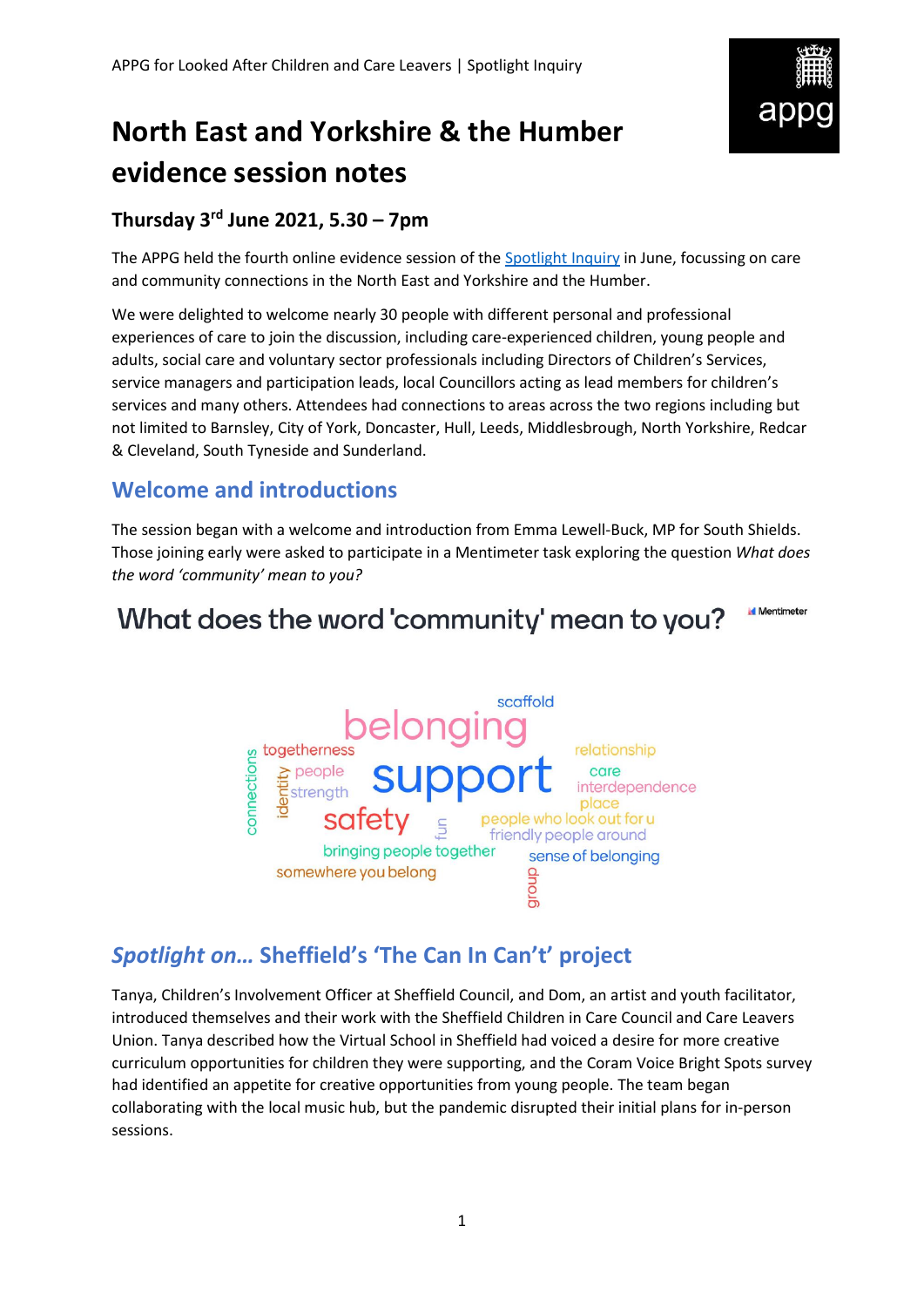*"I asked 'would online work with our young people?' because the joy of us coming together every fortnight were that they loved to be together. They were all best mates. Actually what we found is tat it worked incredibly well. There were times that Zoom fatigue came in, especially if they were using it for learning at school, but Zoom was really good for those young people who struggled with their confidence, and we got a lot of new young people coming and joining – the people who would maybe have never come to a face-to-face meeting."*

Tanya described how the group created and launched [an anthology of writing based around stigma](https://drive.google.com/file/d/1VaeomaksZmFiKhCG_06mv_ygeCGwCzYJ/view) [in care](https://drive.google.com/file/d/1VaeomaksZmFiKhCG_06mv_ygeCGwCzYJ/view) – this wasn't their original intention but was led by young people's desire to share their own experiences. A large Zoom launch event was critical in acknowledging the work and experiences of those who took part in the project and generating the impact and reach they wanted. Appearances on local radio followed as a result, and the project has been Highly commended at the Children and Young People Now awards.

#### *"One of the young people said 'I never thought I could be a writer and I am'. He's in a published book now."*

Some of the poems from the book are printed in the city centre directly opposite the town hall, generating strong public awareness of the everyday stigma and perceptions which care-experienced young people in the city face. In addition, every young person in care in Sheffield over 6 has received a copy, with the intention of inspiring them to write and not feel alone in their care journey.

Dom outlined some of the more recent work to run rap workshops and spoken word sessions which help young people to formulate new structures to their writing. The care leavers group has also recently worked with a podcaster and broadcaster. They've also expanded to working with younger age groups, including 7-11 year olds, and doing sessions outdoors with foster carers involved to help young people explore their creativity in different ways.

#### *"It's been a really transformative project for then. We're trying to do more creative projects and document it."*

Tanya shared that the project has helped them to be braver as a participation team and feel more comfortable going into sessions with less of a plan and being led by young people. She described that the creative activities have generated interest from a wider group, and they've been approaching social care staff to recommend young people who they might have dismissed for creative writing activities beforehand. A small but tight-knit community has formed.

*"We've had a couple of young people who have had some really, really difficult times recently, and where historically they may have dropped out of the group, they've actually flourished in the environment of having the support of all their peers who recognise the difficult situations they're going through and know exactly what to say to make them feel better."*

Attendees were able to listen to a recording of a shared poem from the Children in Care Council called 'Some people'.

### **A conversation about care and community**

Emma Lewell-Buck MP chaired an open discussion with attendees for 45 minutes on the Inquiry's theme of care and community, loosely framed around the four key questions below: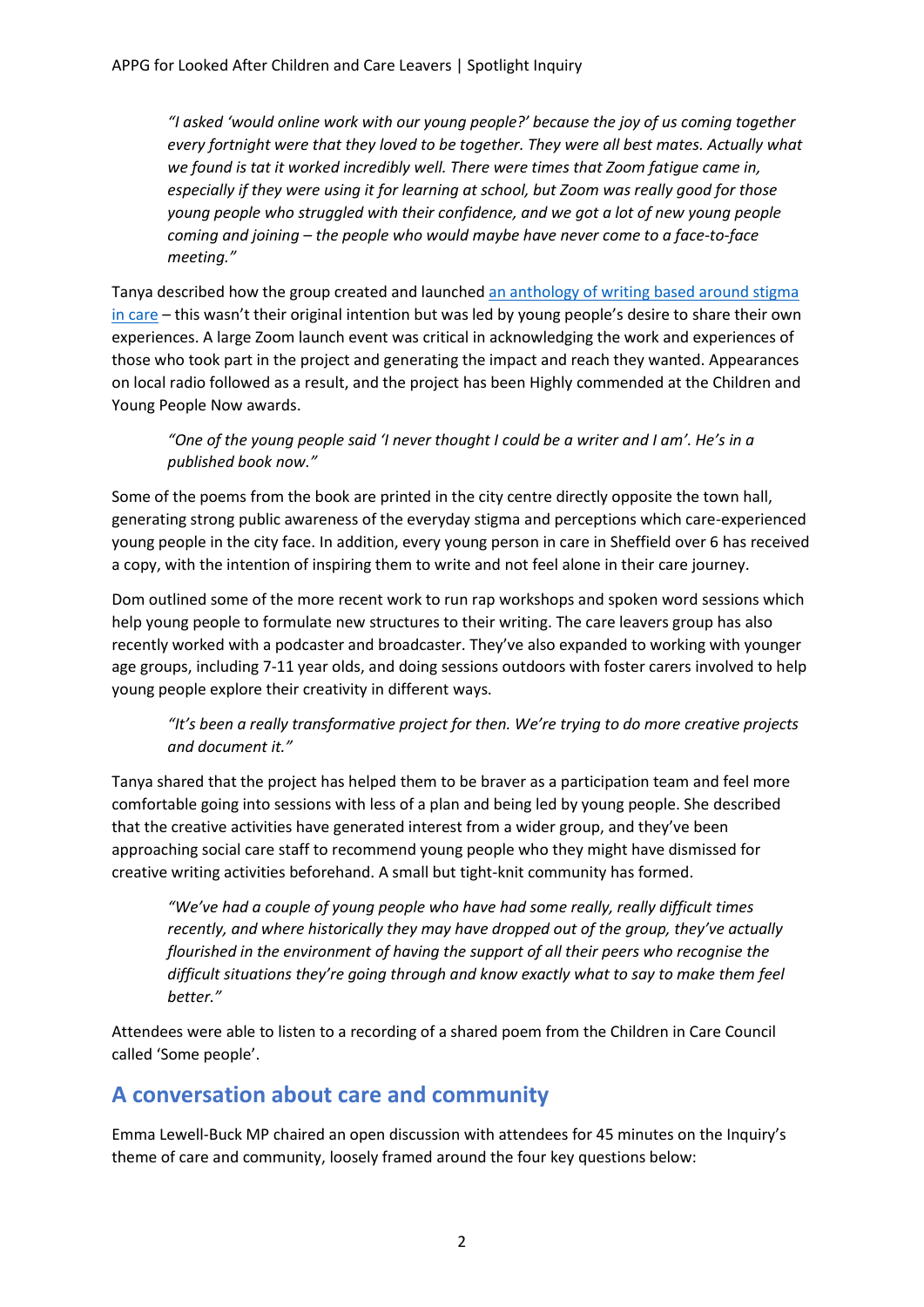- 1. How can experiences of care impact on connections with communities? What are some of the barriers care-experienced young people often face?
- 2. What can be done to support care-experienced young people to feel connected to the communities which matter to them? What are some of the solutions?
- 3. How can wider communities be better supported to understand and respect their careexperienced members?
- 4. How has the Covid-19 pandemic changed community connections for care-experienced young people, and what can we learn from this?

Below are some of the key themes and insights shared by attendees verbally and in the chat. All direct quotations in italics come as spoken or from the chat and are not intentionally assigned to any specific attendee referred to in the accompanying text.

#### **Stigma, particularly around residential care**

Consistent with previous evidence sessions, attendees raised the pervasive impact of stigma towards care-experienced young people in the community, particularly for those who live in children's homes. A registered social worker noted that, where homes are already established in a neighbourhood, the reputation of the home 'often goes before the child' and they are labelled based on the postcode they're entering rather than their individual actions.

*"The community around them can be quite hostile to young people bringing in in case they bring what they perceive to be trouble or antisocial behaviour. That's one of the barriers. How do you create confidence in the community to be supportive rather than judgemental?"*

This was echoed by a Councillor and lead member for children's social care who added that *"any problems with kids in the area are attributed to our kids, even if it's not their fault."* They spoke about the work they had led in their area to combat this by utilising elected members as conduits between the council and communities, linking each to a children's home in the area in which they lived. This had been helpful where difficulties or tensions had arisen. Members of the public were welcomed into local children's homes in their neighbourhood to meet young people living there and gain more understanding, empathy and respect for those who lived there and the workers who supported them.

"*People know us and trust us. Councillors have a really key role in liaising between the local neighbourhood and the home."*

#### **Real corporate parenting – a whole council or city approach**

Attendees from local authorities in different roles – as elected members, Directors of Children's Services and other practitioner roles – reflected on the work their areas had done to develop corporate parenting practice which went beyond just children's social care services. Good corporate parenting was seen as something which had to be understood and developed across all local authority services and priorities.

*"They're our children, that's how you have to react… That means we have a responsibility for making children in care feel as though they're a part of the community."*

*"I think it's really important that corporate parenting take this on board and look at how Councillors who are part of their communities see how they can support our children where they're living in foster families, children's homes, SGO families, to be part of our communities."*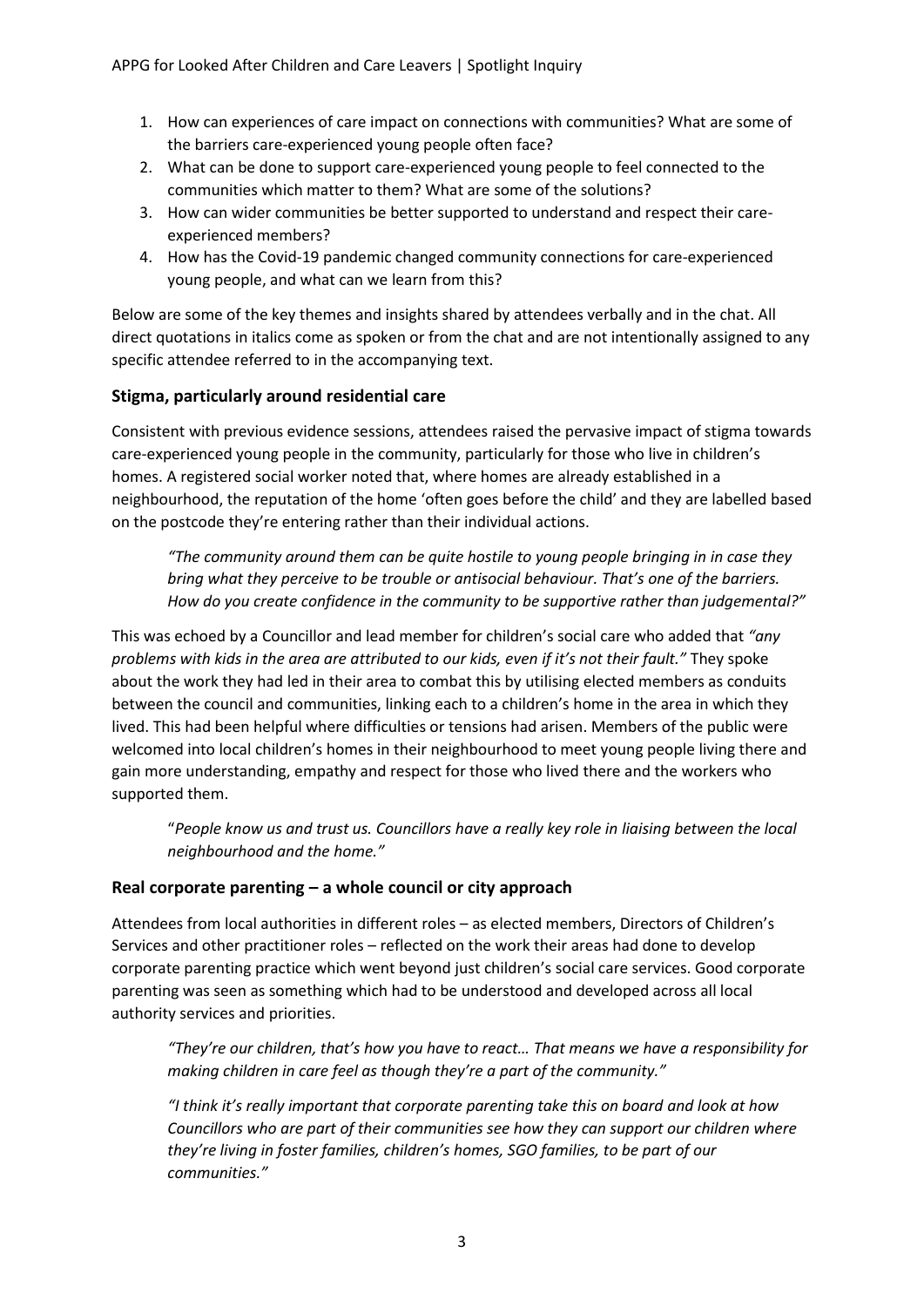Leeds was highlighted as an area which had done this well alongside its commitments as part of the [UNICEF Child Friendly Cities Initiative.](https://childfriendlycities.org/)

*"There's a whole city response that's needed to get a good deal for children in care and care leavers and to make sure they feel a part of the whole city."*

In South Tyneside, this corporate parenting commitment was seen as particularly crucial for those young adults who have left the formal care system; the council now employs 22 care-experienced young people on a sessional basis across the council.

*"It's creating a family firm. You are our children and young people and we will create opportunities for you… "We've learnt so many things from the care-experienced young people in those roles. It's been the best thing we've ever done."*

A colleague from Hull shared their reflections on work their own local authority had championed to pull together a board and employ a number of young people to co-produce new initiatives, working with existing initiatives such as the [Care Leaver Covenant](https://mycovenant.org.uk/) and networks including th[e National](https://www.catch-22.org.uk/national-leaving-care-benchmarking-forum/)  [Leaving Care Benchmarking Forum](https://www.catch-22.org.uk/national-leaving-care-benchmarking-forum/) to achieve senior buy-in and unlocking opportunities within the council, such as apprenticeships. This also extended to looking externally and getting businesses on board who were keen to align themselves with the corporate parenting approach.

*"For me, that's what community is about. It's about asking who can help, inviting them in and letting them. There's been a bit of reluctance about letting people do some of that stuff. We can be a bit precious sometimes, but we might not particularly do it very well, and there might be others who are better equipped to do it."*

#### **Space to explore identity**

Attendees also reflected on what's required at an individual level for young people to understand what community means to them before recognising the community connections which can support them. Navigating identity and your own story was part of this jigsaw, and something the care system needed to focus on more strongly throughout a child's time in care rather than a finite period.

*"It's really connected to a sense of who you are and your identity. In order to get a sense of this from care-experienced individuals, its about giving the space to explore that, think it through and have agency over their own community. Community might be a family, it might be your kinfolk you live with, your footie team, a band you're in, the street you live in. It can mean different things to different people."* 

The [creative life story work of Blue Cabin](https://wearebluecabin.com/creative-life-story-work) was highlighted as an example of how these spaces could be created through artistic and creative methods which shifted the narrative and placed the agency with the care-experienced individual. Others also shared that creative approaches could help with formulating community connections.

*"I do think more creative outlets like Music and other educational outlets can help if you find your passion and fit into the community in your own niche. I do feel like at times you always*  feel like you need to push harder than others to be on a level playing field for a myriad of *reasons with family and community"*

#### **Leaving care cliff-edges**

Again a consistent theme in evidence sessions, attendees noted how the leaving care process often acts to sever rather than deepen connections to important communities. A young person who acted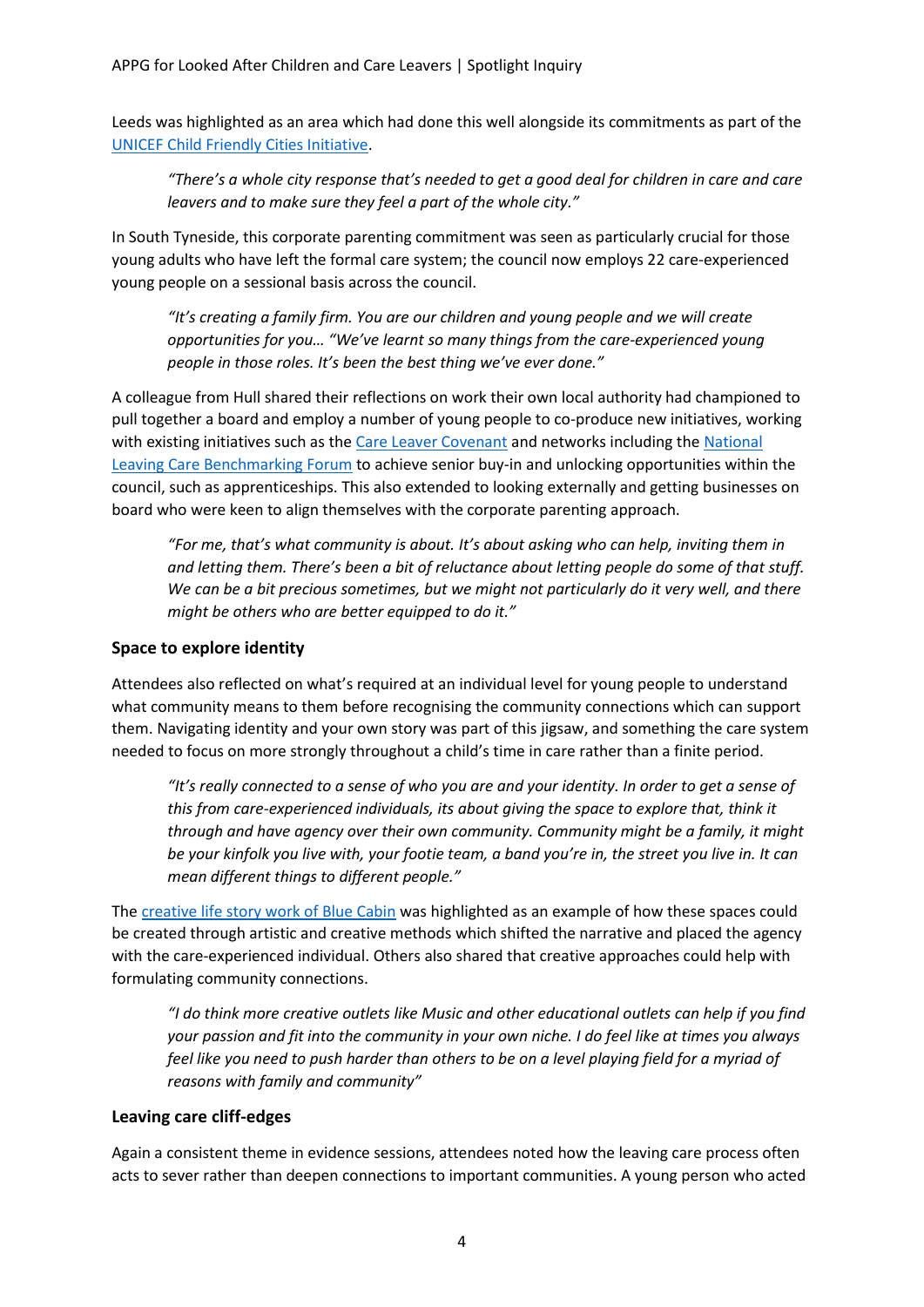as Chair of their Children in Care Council noted the work they had done in their local authority around the importance of maintaining relationships and how some leaving care support rests on an expectation that young people move into more independent living.

*"When you get to 18, it's a lot about moving away from your carers, and there's not a lot of work that goes into Staying Put and making sure that's an option for people. There's a lot of things about Local Offers which is a lot about moving on but for people not in care, when they reach 18, not many of them do move out. If you're in a stable long-term placement, a lot more work needs to go into the option of Staying Put so you don't feel forced or pressured to move on."*

Similar sentiments were echoed by other attendees, particularly around what's needed from the care system before young people approach leaving care age to find and develop their passions and skills, and the kind of support the system needs to put in place at the start of adulthood.

*"None of us stop the need for parenting when we stop 18, but we've got a system that drives that for our care-experienced young people."*

*"Seeing where improving those interpersonal and educational skills many families might promote from being a young age and where they might lead is massively important in my opinion, once you find something to be passionate about it can really help to find who you are and give you a sense of stability. This is important and making sure that those opportunities that many families would be able to give to their children, Leaving care allowance is amazing and Could not be more thankful for opportunities like that that help give us a way of providing ourselves with stability and being productive members of society in the long term. More schemes like this would really help in my opinion, admitably not everyone but many could be put back on track finding a self assured way of finding stability in ourselves and our self worth and reason to keep pushing through the hard times when we feel life is getting on top of us. Personally believe this would really help"*

#### **Family help**

Some attendees shared a concern over the level of support offered to families experiencing turbulent circumstances. One attendee noted the importance of good relationships between foster carers, children and birth families who have had their children taken into care, and ensuring that everything is done to ensure families can stay together where possible – particularly given the stark ethnic gradients in children's social care intervention. They had delivered advocacy support and training for parents in Middlesbrough who reported the positive impacts of this work; they argued this was the exact family support which should be provided by the local authority.

*"Is there any consideration for collaborative work around improving relationships and bridging gaps between Children in Care, their families and entire communities. It takes a village to raise a child."*

*"Empowering and educating our Community to break barriers, develop strategic plans to create conducive environment for children and young people, reducing number of children looked after, and promote cohesive community is the key...*  $\bullet$ <sup>"</sup>

*"family support services in the community are seriously lacking."*

*"Leeds are unusual in having safely significantly reduced the number of looked after children over the past 10 years. We have done this by investing in early help and protecting*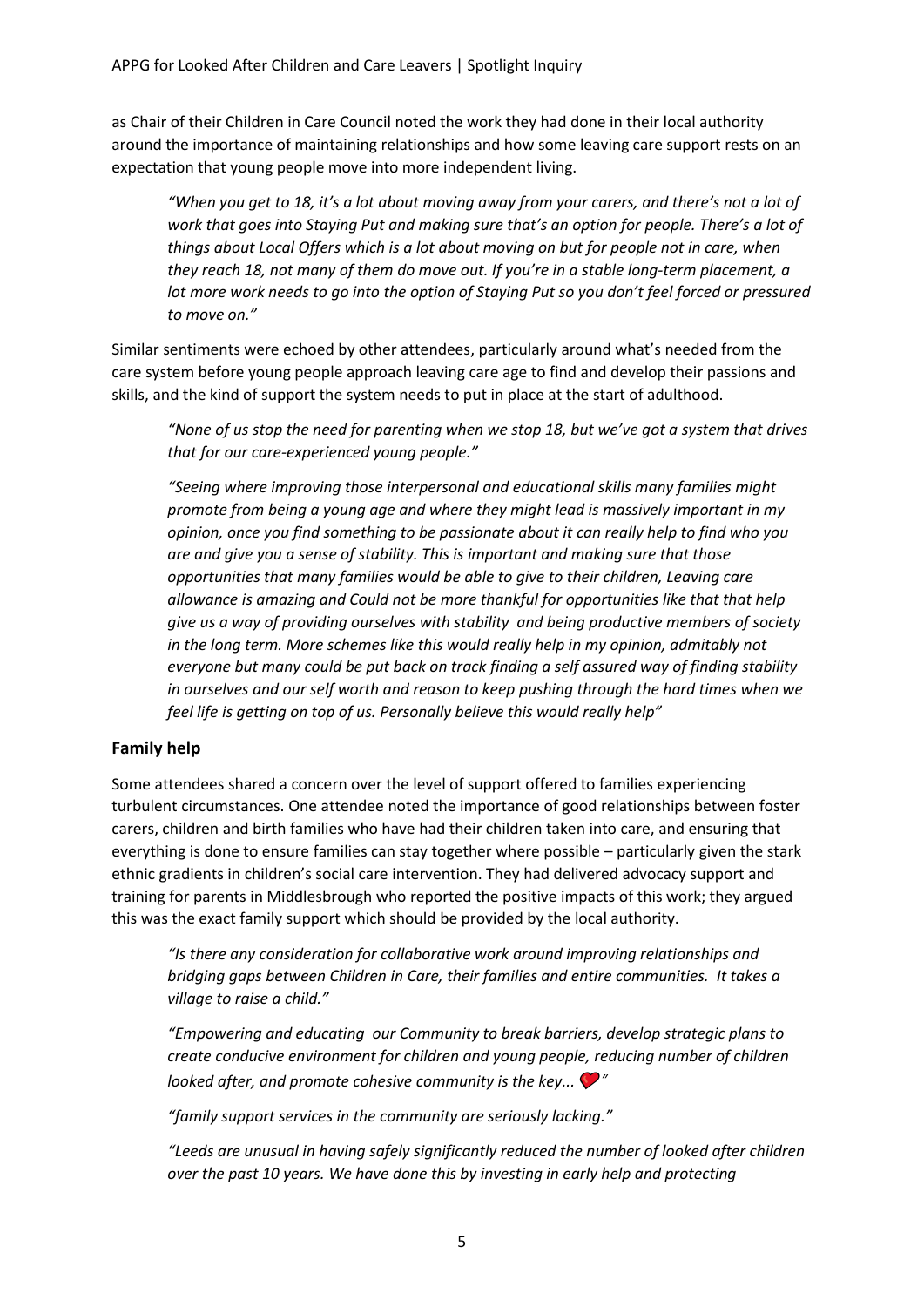*preventative services. We still have a youth service, all 57 of our children's centres and Family Group Conferencing is a cornerstone. This supports families to come together and make a plan if a children and a family are struggling and it prevents children needing to come into care. We also have 34% of our foster families are kinship families - we prioritise keeping children in their families"*

#### **Impact of the Covid-19 pandemic**

Some shared their experiences of how the pandemic had impacted on their lives and their work with care-experienced young people, particularly in how a move to online connections created a number of problems for keeping relationships going.

*"It'll be the same story across the country about isolation and loneliness and how young people are not connected. There was a government rollout of laptops to try and address that that was pitiful really. It was attached to education, training and employment but we've got over 50% of our young people are NEET so they weren't going to get a bite of that cherry. Connections with people is about much more than education, employment and training. It's important for our young people just to be able to talk to somebody… Looked after children probably got a better deal than care leavers. They tend to be the back of a long queue do our young people aged 18+ for stuff like that… The fallout of what's happened over the last 18 months has taken its toll on some young people. Re-emerging is a big issue for them."*

*"Digital poverty for care leavers is massive. Providing a laptop when they don't have data and can't afford data just continues to isolate them. In terms of social work in general, we're all working more digitally, and we're all expected to work with our young people more digitally, but they've not got the resources to interact with us."*

*"If local authorities are relying on charities to support their kids in care, how will we ever get rid of that stigma that kids tell us they have all the time?"*

#### **Funding pressures**

Common across a number of issues was a concern about the impact of cuts to local authority budgets and the pressures this created in terms of facilitating good corporate parenting, finding sufficient places for children to live in their local area, and ensuring councils were able to provide the level of service which guaranteed stability and support for the young person in their care.

*"Because of that [cuts], we need to be more reliant on other people who are there, able to help and want to help."*

*"If local authorities are relying on charities to support their kids in care, how will we ever get rid of that stigma that kids tell us they have all the time?"*

*"On the first question, some local authorities don't have the resources or sufficient placements to meet young people's needs, so young people may move out of area or experience multiple placement moves. This has impact the ability to develop community connections."*

*"is the Gvmt a good corporate parent ? is it providing the conditions that contribute to good corporate parenting ?"*

#### **Hearing a diversity of care experiences**